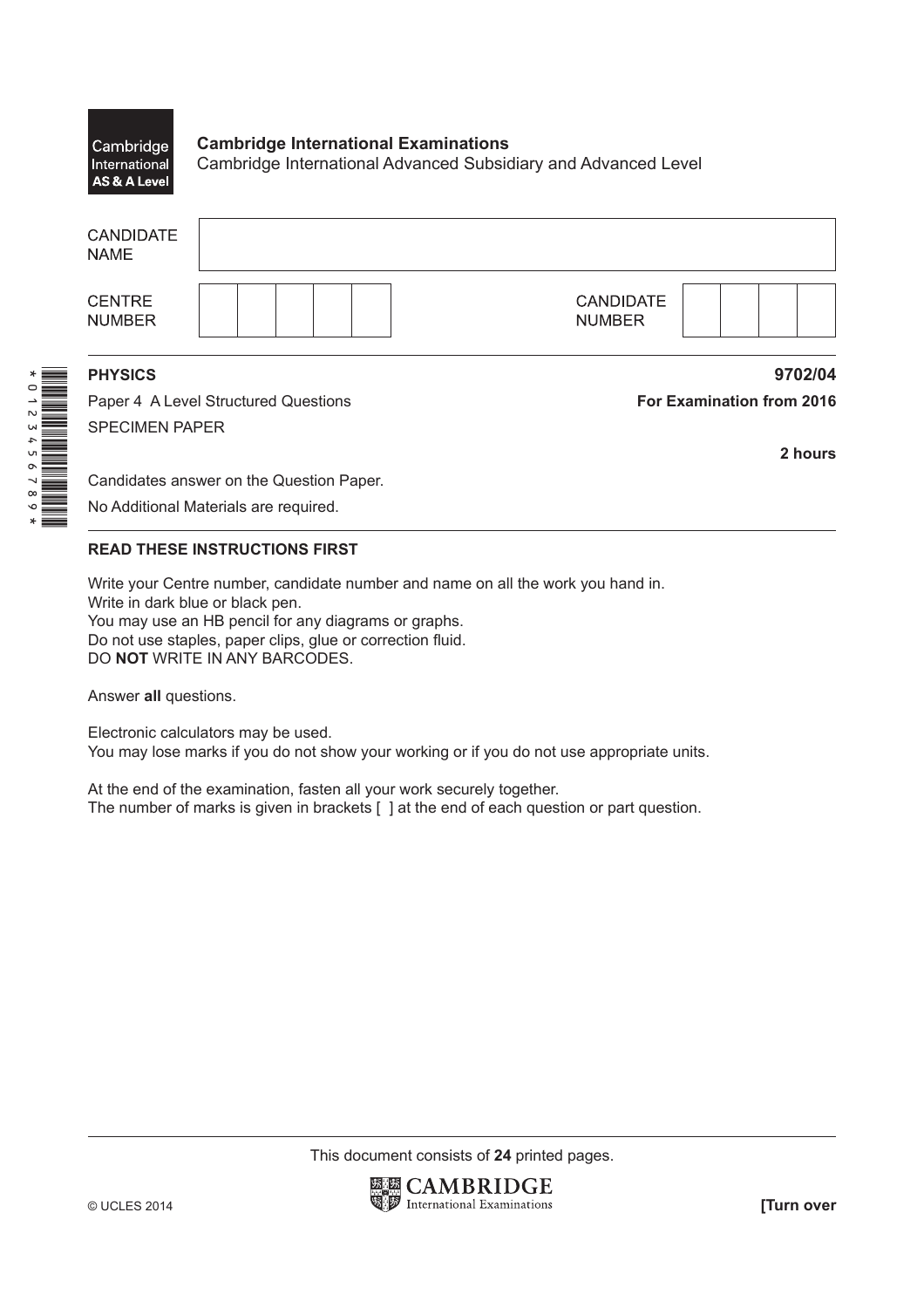## **Data**

| speed of light in free space | $c = 3.00 \times 10^8 \text{ m s}^{-1}$                                      |
|------------------------------|------------------------------------------------------------------------------|
| permeability of free space   | $\mu_0 = 4\pi \times 10^{-7}$ H m <sup>-1</sup>                              |
| permittivity of free space   | $\varepsilon_0$ = 8.85 × 10 <sup>-12</sup> F m <sup>-1</sup>                 |
|                              | $(\frac{1}{4\pi \varepsilon_0}$ = 8.99 × 10 <sup>9</sup> m F <sup>-1</sup> ) |
| elementary charge            | $e = 1.60 \times 10^{-19}$ C                                                 |
| the Planck constant          | $h = 6.63 \times 10^{-34}$ Js                                                |
| unified atomic mass unit     | $1 u = 1.66 \times 10^{-27}$ kg                                              |
| rest mass of electron        | $m_e$ = 9.11 $\times$ 10 <sup>-31</sup> kg                                   |
| rest mass of proton          | $m_{\rm p}$ = 1.67 $\times$ 10 <sup>-27</sup> kg                             |
| molar gas constant           | $R = 8.31$ JK <sup>-1</sup> mol <sup>-1</sup>                                |
| the Avogadro constant        | $N_A = 6.02 \times 10^{23}$ mol <sup>-1</sup>                                |
| the Boltzmann constant       | $k = 1.38 \times 10^{-23}$ J K <sup>-1</sup>                                 |
| gravitational constant       | $G = 6.67 \times 10^{-11}$ N m <sup>2</sup> kg <sup>-2</sup>                 |
| acceleration of free fall    | $q = 9.81$ m s <sup>-2</sup>                                                 |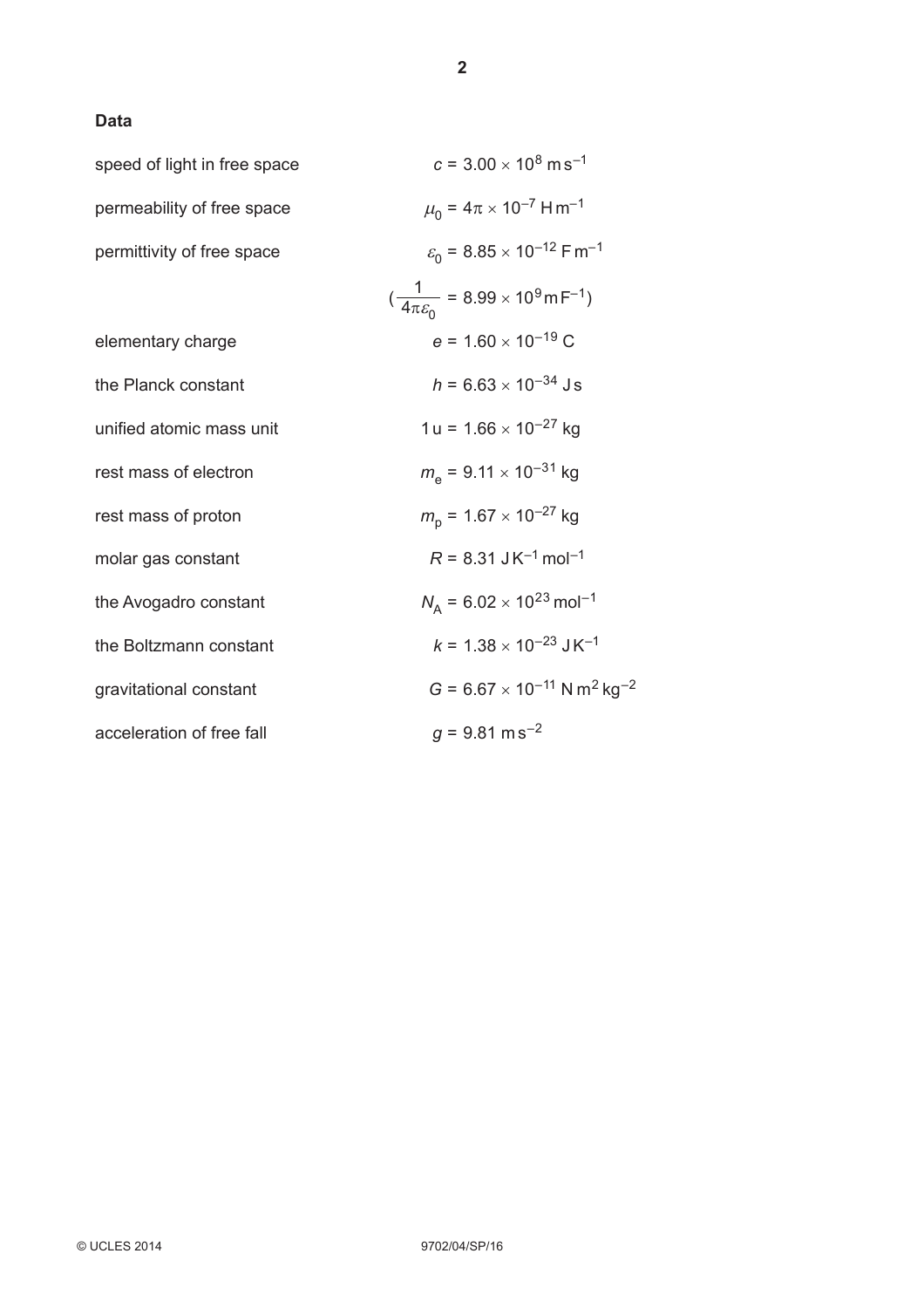## **Formulae**

| uniformly accelerated motion   | $s = ut + \frac{1}{2}at^2$<br>$v^2 = u^2 + 2as$                  |
|--------------------------------|------------------------------------------------------------------|
| work done on/by a gas          | $W = p\Delta V$                                                  |
| gravitational potential        | $\phi = -\frac{Gm}{r}$                                           |
| hydrostatic pressure           | $p = \rho gh$                                                    |
| pressure of an ideal gas       | $p = \frac{1}{3} \frac{Nm}{V} \langle c^2 \rangle$               |
| simple harmonic motion         | $a = -\omega^2 x$                                                |
| velocity of particle in s.h.m. | $v = v_0 \cos \omega t$<br>$v = \pm \omega \sqrt{(x_0^2 - x^2)}$ |
| Doppler effect                 | $f_{\rm o} = \frac{f_{\rm s}v}{v \pm v}$                         |
| electric potential             | $V = \frac{Q}{4\pi \varepsilon_0 r}$                             |
| capacitors in series           | $1/C = 1/C_1 + 1/C_2 + \dots$                                    |
| capacitors in parallel         | $C = C_1 + C_2 + $                                               |
| energy of charged capacitor    | $W = \frac{1}{2}QV$                                              |
| electric current               | $I = Anvq$                                                       |
| resistors in series            | $R = R_1 + R_2 + $                                               |
| resistors in parallel          | $1/R = 1/R_1 + 1/R_2 + $                                         |
| Hall voltage                   | $V_{\text{H}} = \frac{BI}{nta}$                                  |
| alternating current/voltage    | $x = x_0 \sin \omega t$                                          |
| radioactive decay              | $x = x_0 \exp(-\lambda t)$                                       |
| decay constant                 | $\lambda = \frac{0.693}{t_{\frac{1}{2}}}$                        |

**3**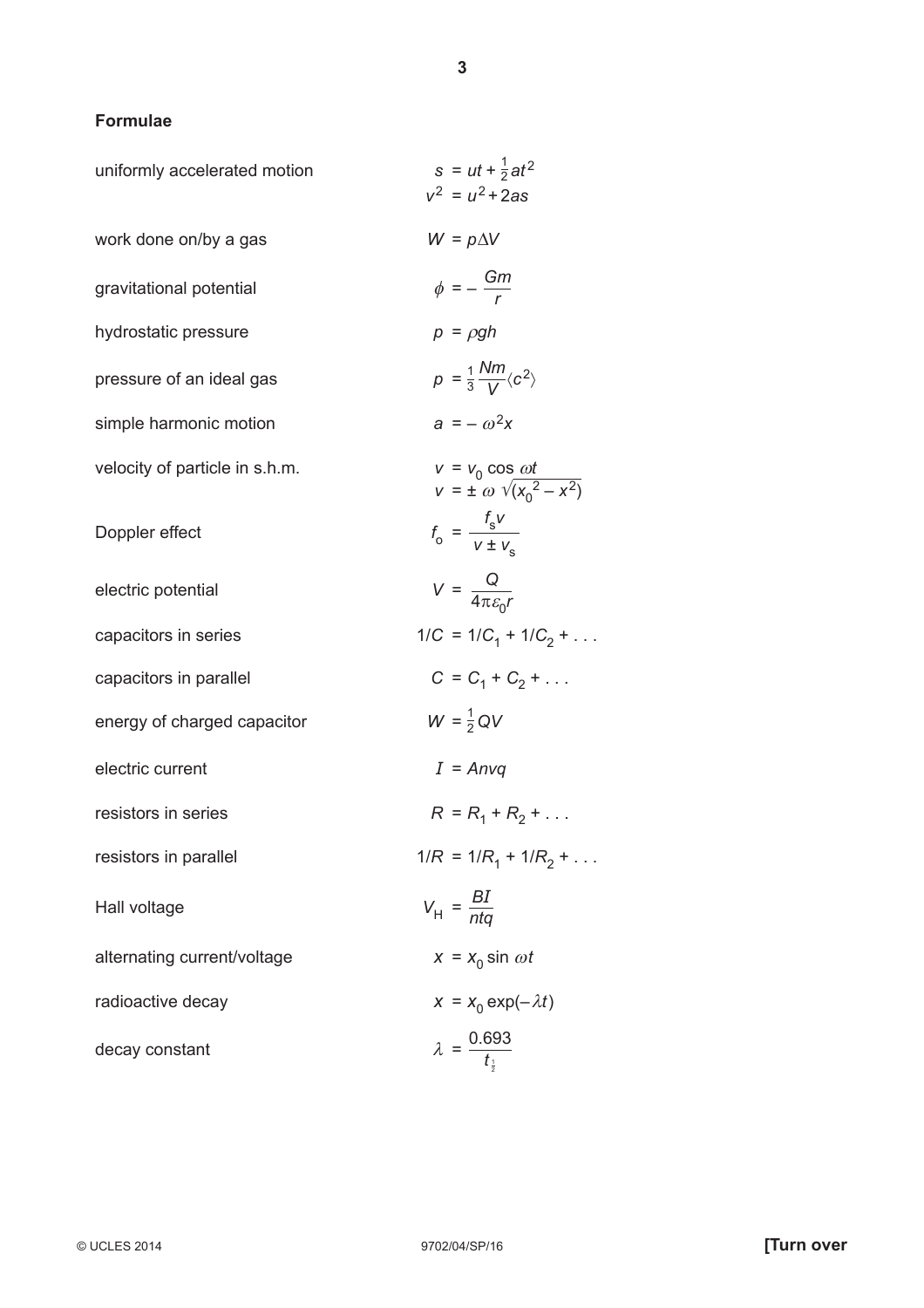Answer **all** the questions in the spaces provided.

**1 (a)** The Earth may be considered to be a uniform sphere of radius 6380 km with its mass of  $5.98 \times 10^{24}$  kg concentrated at its centre, as illustrated in Fig. 1.1.



**Fig. 1.1**

A mass of 1.00 kg on the Equator rotates about the axis of the Earth with a period of  $8.62 \times 10^4$  s.

Calculate, to three significant figures,

**(i)** the gravitational force  $F_G$  of attraction between the mass and the Earth,

*F*<sup>G</sup> = ...................................................... N [2]

(ii) the centripetal force  $F<sub>C</sub>$  on the 1.00 kg mass,

*F*<sup>C</sup> = ...................................................... N [3]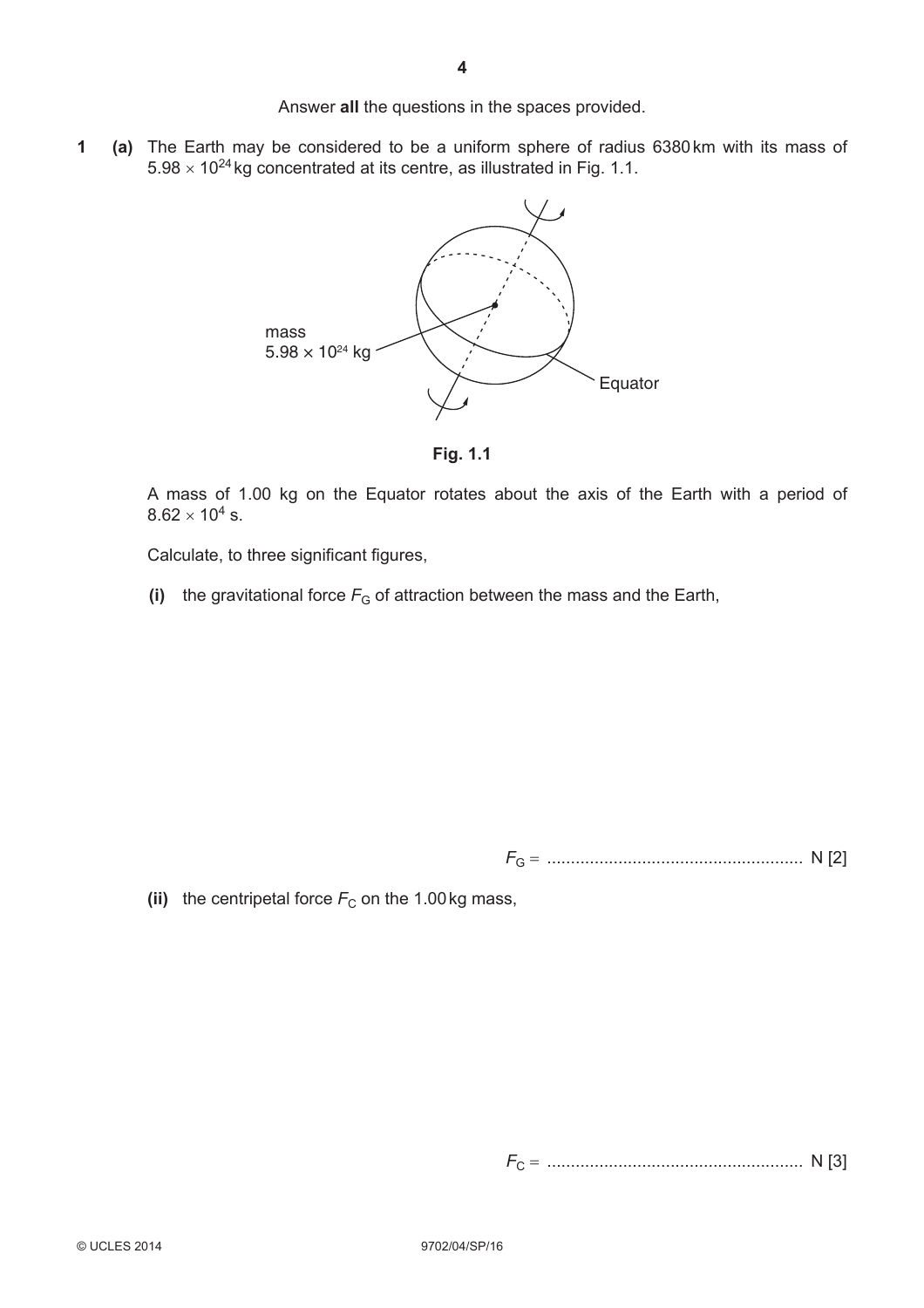(iii) the difference in magnitude of the forces.

(b) By reference to your answers in (a), suggest, with a reason, a value for the acceleration of free fall at the Equator.

[Total: 7]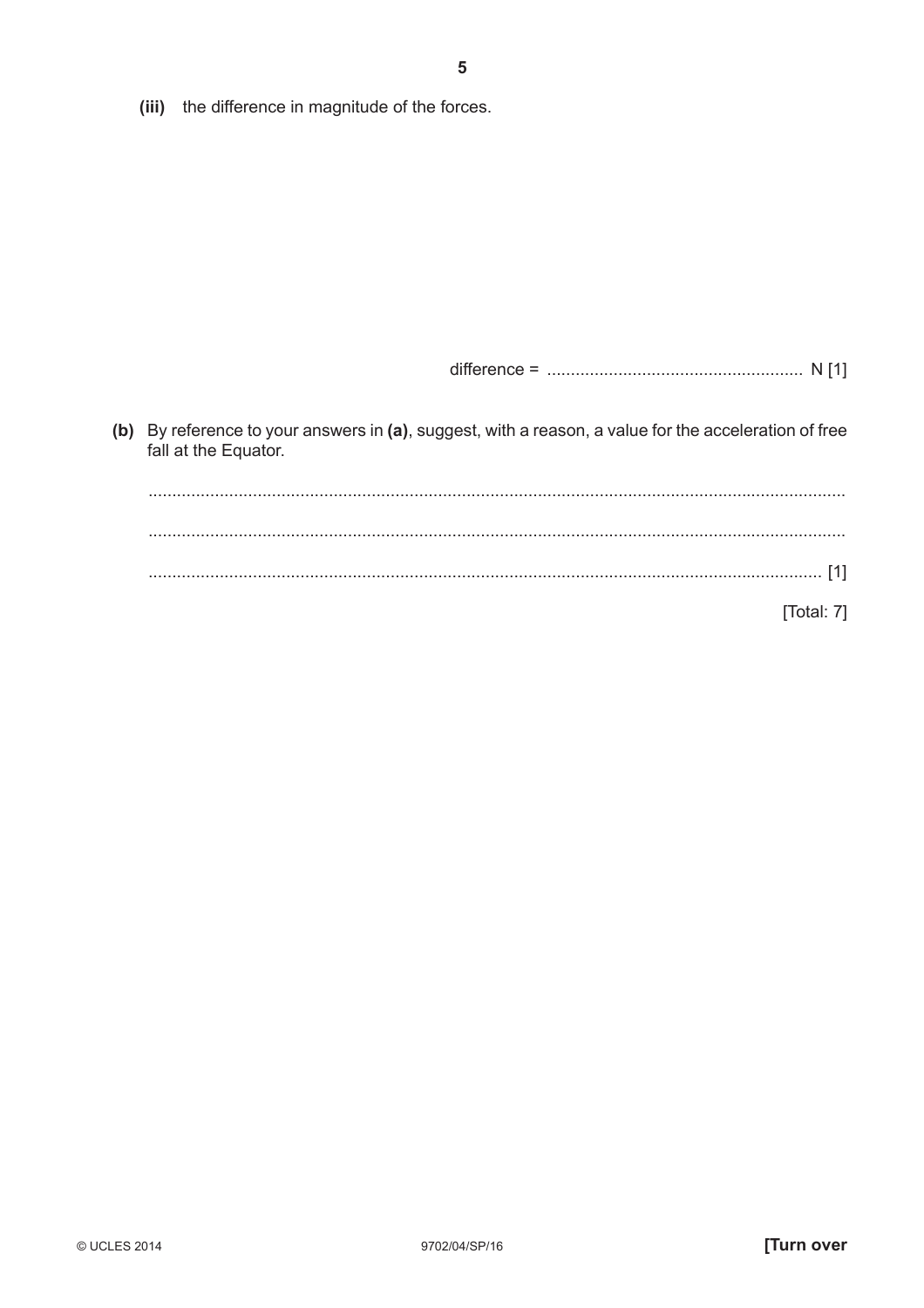- The volume of some air, assumed to be an ideal gas, in the cylinder of a car engine is 540 cm<sup>3</sup> at a  $\overline{2}$ pressure of 1.1  $\times$  10<sup>5</sup> Pa and a temperature of 27 °C. The air is suddenly compressed to a volume of 30 cm<sup>3</sup>. No energy enters or leaves the gas by heating during the compression. The pressure rises to  $6.5 \times 10^6$  Pa.
	- (a) Determine the temperature of the gas after the compression.

| temperature |  |  |
|-------------|--|--|
|             |  |  |

(b) (i) State the first law of thermodynamics. (ii) Use the law to explain why the temperature of the air changed during the compression. [Total: 7]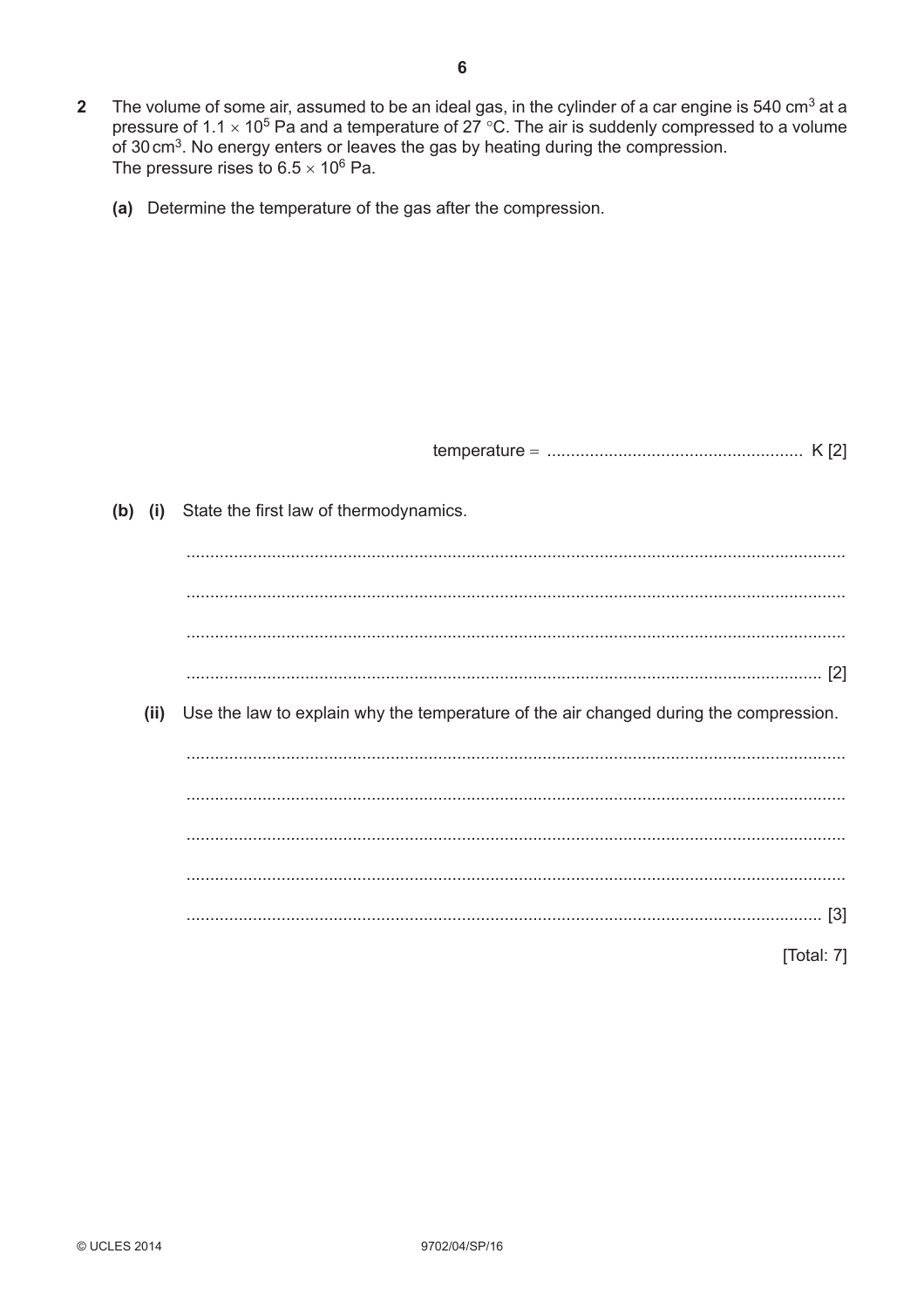**3** (a) The defining equation for simple harmonic motion is

 $a = -\omega^2 x$ .

- **(i)** State the relation between ω and the frequency *f*.
	- ...................................................................................................................................... [1]
- **(ii)** State the significance of the negative  $(-)$  sign in the equation.
	- ...................................................................................................................................... [1]
- **(b)** A frictionless trolley of mass *m* is held on a horizontal surface by means of two similar springs, each of spring constant *k*. The springs are attached to fixed points, as illustrated in Fig. 3.1.



**Fig. 3.1**

When the trolley is in equilibrium, the extension of each spring is *e*.

The trolley is then displaced a small distance *x* to the right along the axis of the springs. Both springs remain extended.

 **(i)** Show that the magnitude *F* of the restoring force acting on the trolley is given by

 $F = 2kx$ .

[2]

 **(ii)** The trolley is then released. Show that the acceleration *a* of the trolley is given by

$$
a=-\frac{2kx}{m}.
$$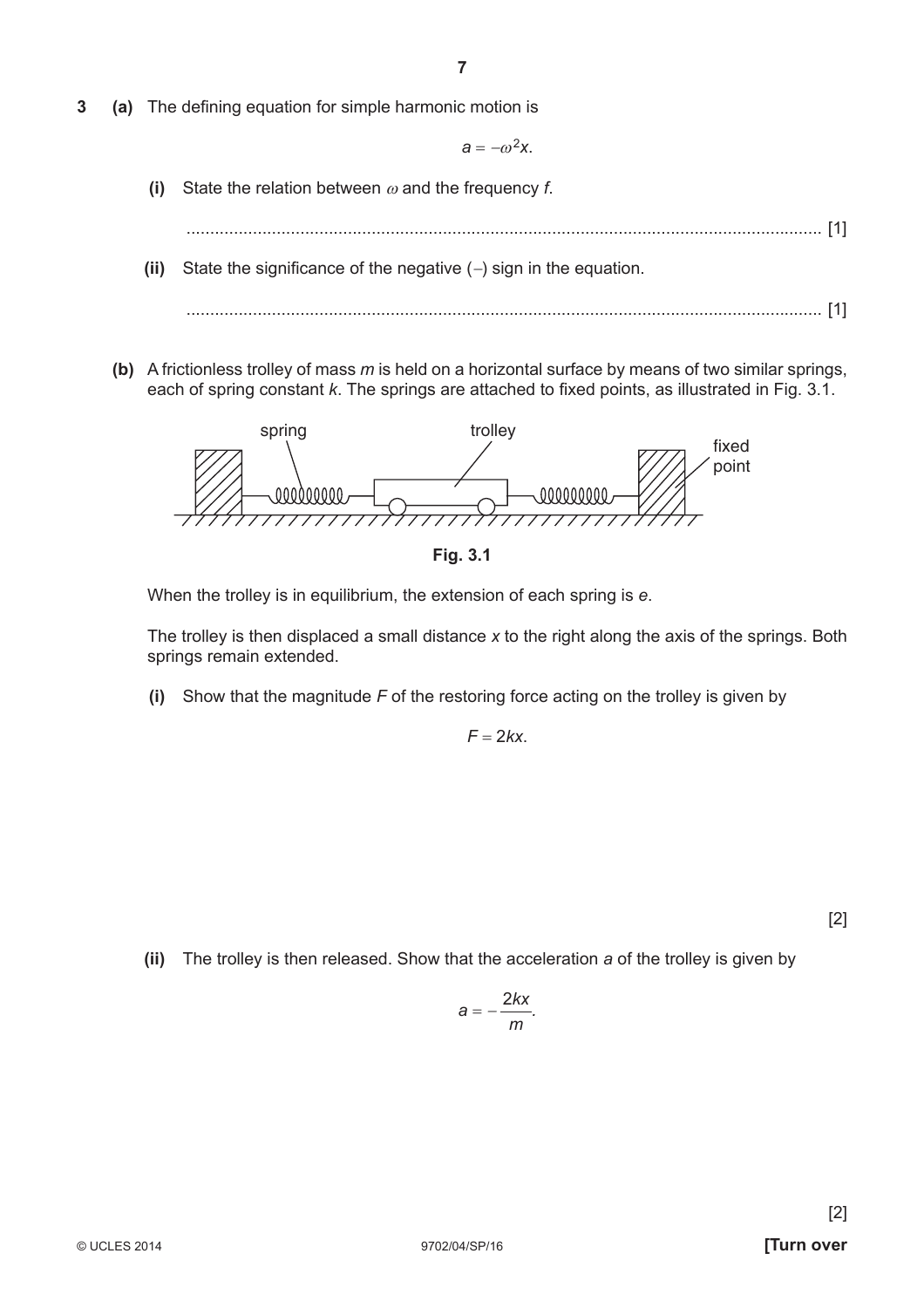**(iii)** The mass *m* of the trolley is 900 g and the spring constant *k* is 120 N m<sup>−</sup>1. By comparing the equations in **(a)** and **(b)(ii)**, determine the frequency of oscillation of the trolley.

frequency = .................................................... Hz [3]

[Total: 9]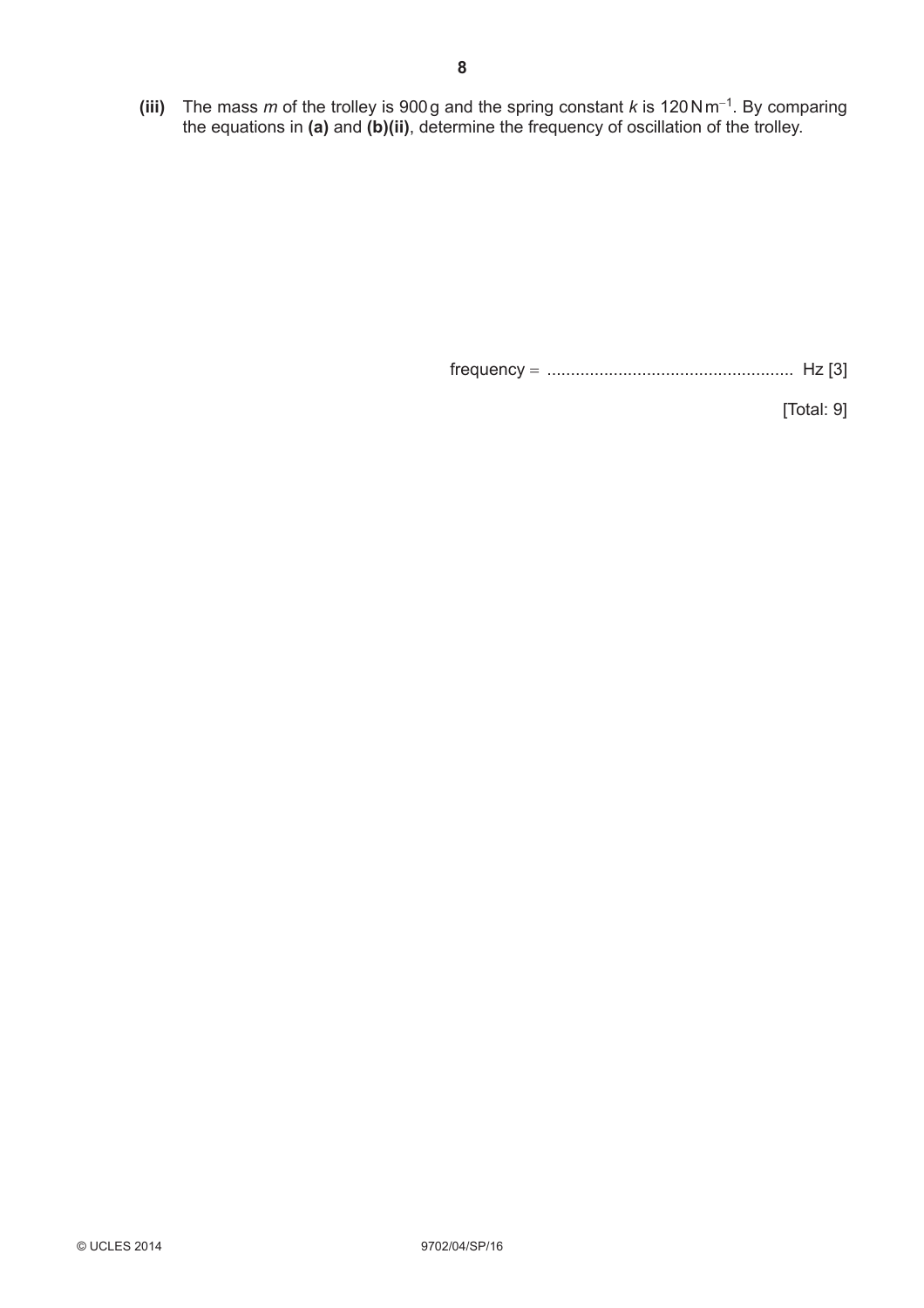- **4** A sinusoidal wave of frequency 75 kHz is to be amplitude modulated by a wave of frequency 5.0 kHz.
	- **(a)** Explain what is meant by *amplitude modulation*.



 **(b)** On the axes of Fig. 4.1, sketch a graph to show the variation with frequency *f* of the power *P* of the modulated wave. Label values on the frequency axis.





 **(c)** State the bandwidth of the modulated wave.

bandwidth = ................................................... kHz [1]

[Total: 6]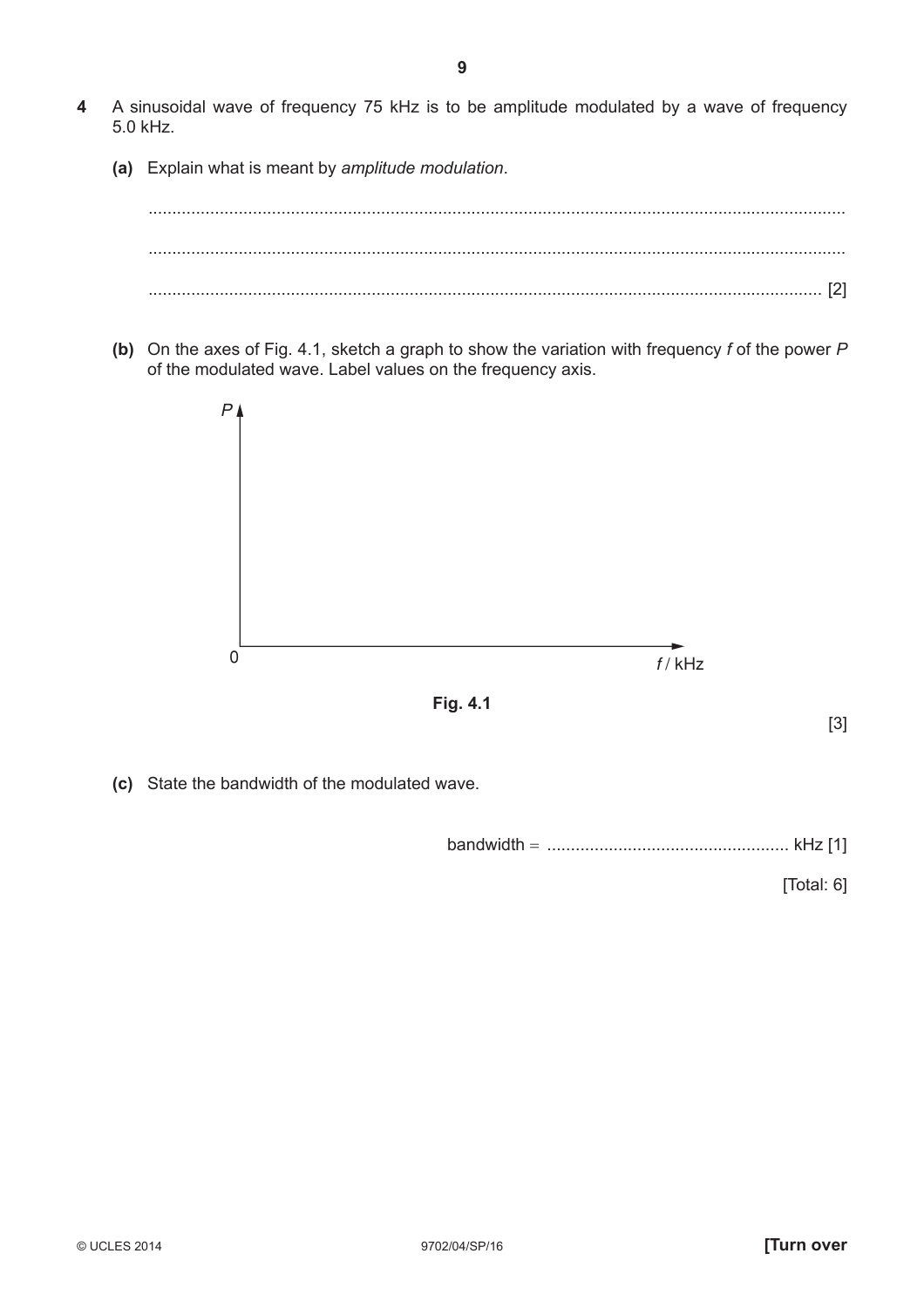**5** A microphone is connected directly to an amplifer having a gain of 63 dB, as shown in Fig. 5.1.





The microphone and amplifier are connected to a receiver by means of a wire pair having an attenuation of 12 dB per kilometre length. The power of the output signal from the microphone is  $2.5 \mu W$  and there is a constant noise power in the wire pair of 0.035  $\mu W$ .

 **(a)** Explain what is meant by *noise*.

 ................................................................................................................................................... .............................................................................................................................................. [1]

**(b)** Calculate the power output of the amplifier.

power output = ..................................................... W [3]

 **(c)** Calculate the length of the wire pair for the signal power to be reduced to the level of the noise power.

length = .................................................... km [2]

[Total: 6]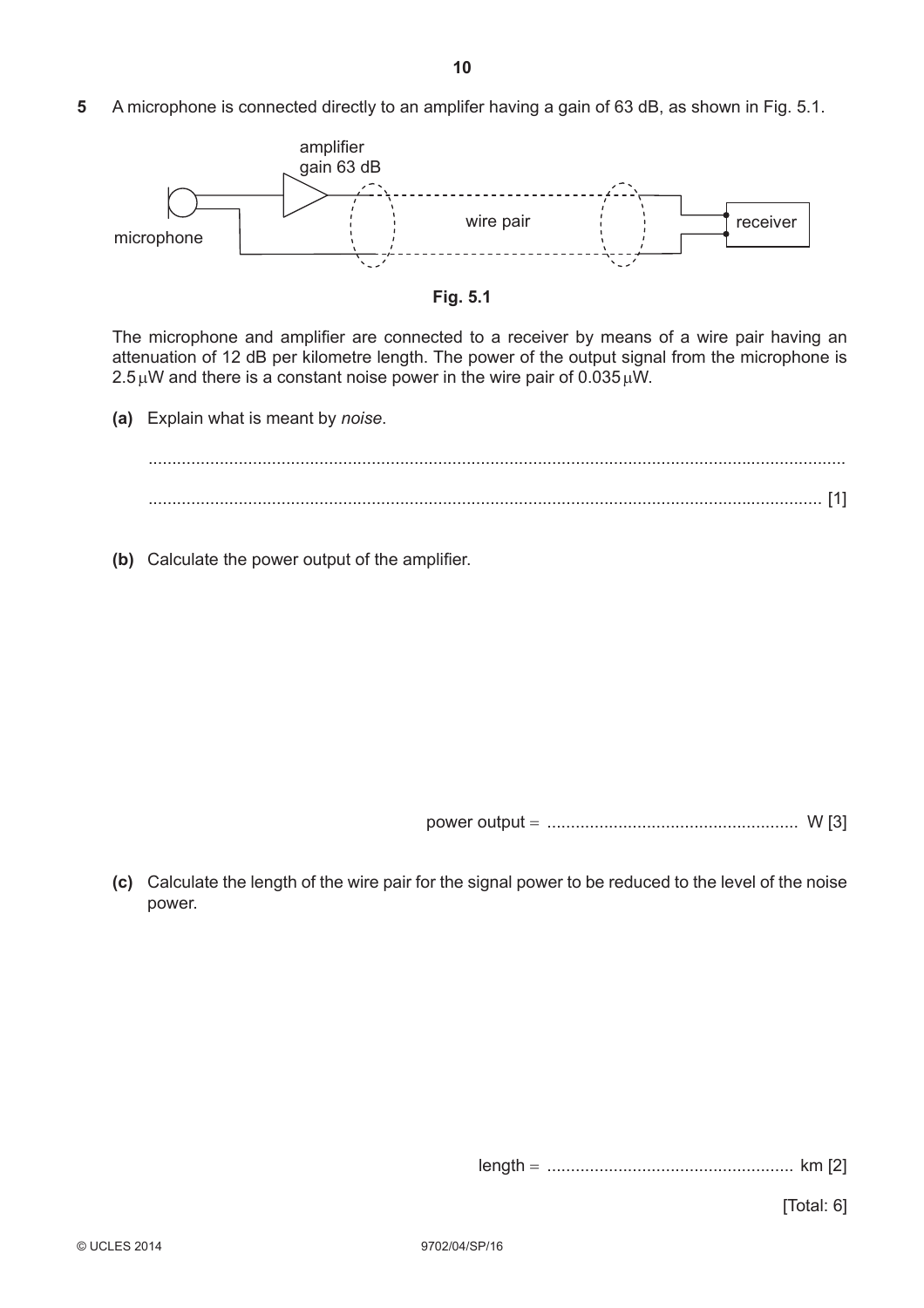**6** (a) State the relation between electric field strength *E* and potential *V*.

 ................................................................................................................................................... .............................................................................................................................................. [2]

 **(b)** Two positively charged metal spheres A and B, of diameters 18 cm and 12 cm respectively, are isolated in space, as shown in Fig. 6.1.



**Fig. 6.1**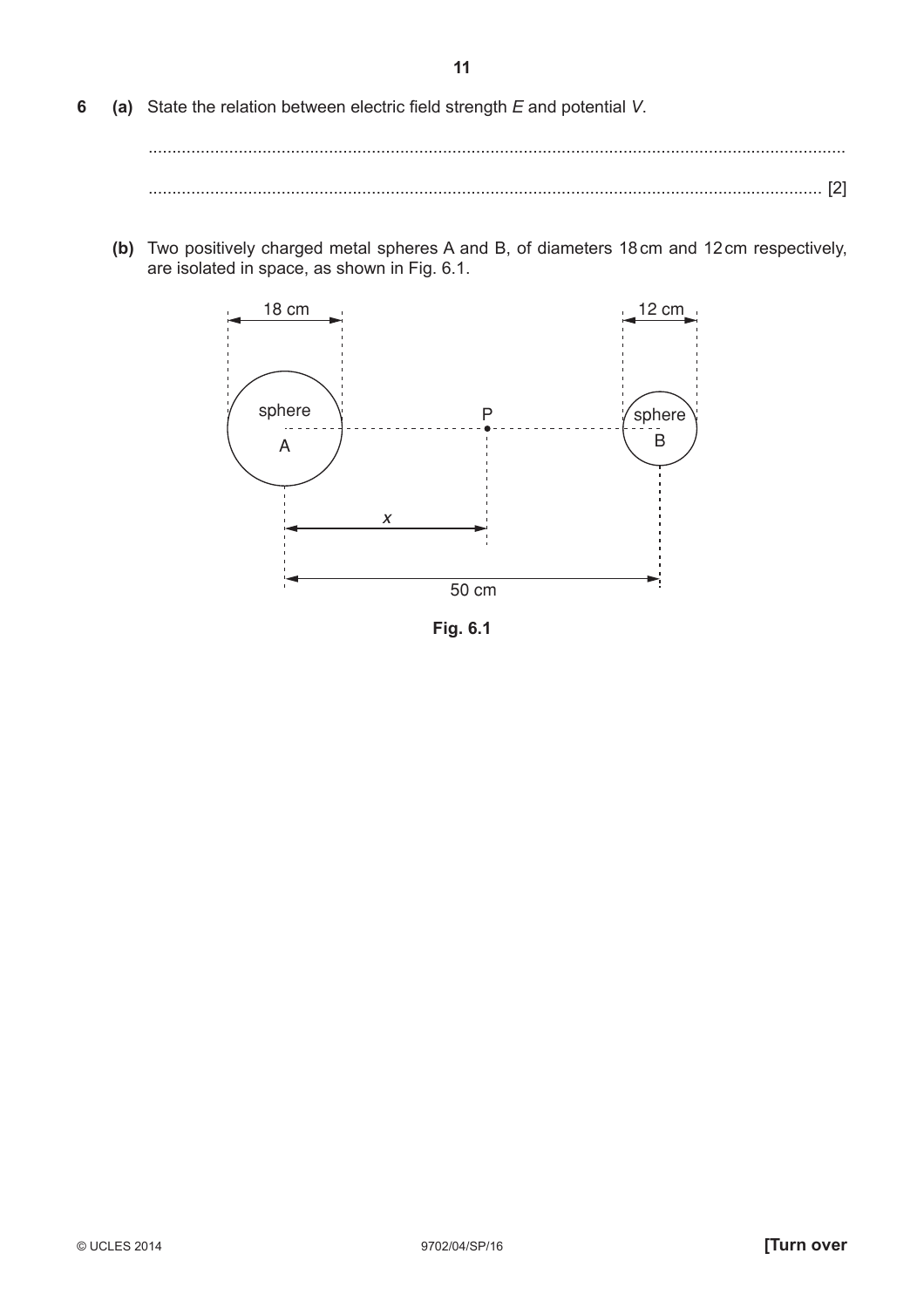The centres of the spheres are separated by a distance of 50 cm. Point P is at a distance x from the centre of sphere A along the line joining the centres of the two spheres.

The variation with *x* of the electric potential *V* at P is shown in Fig. 6.2.



**Fig. 6.2**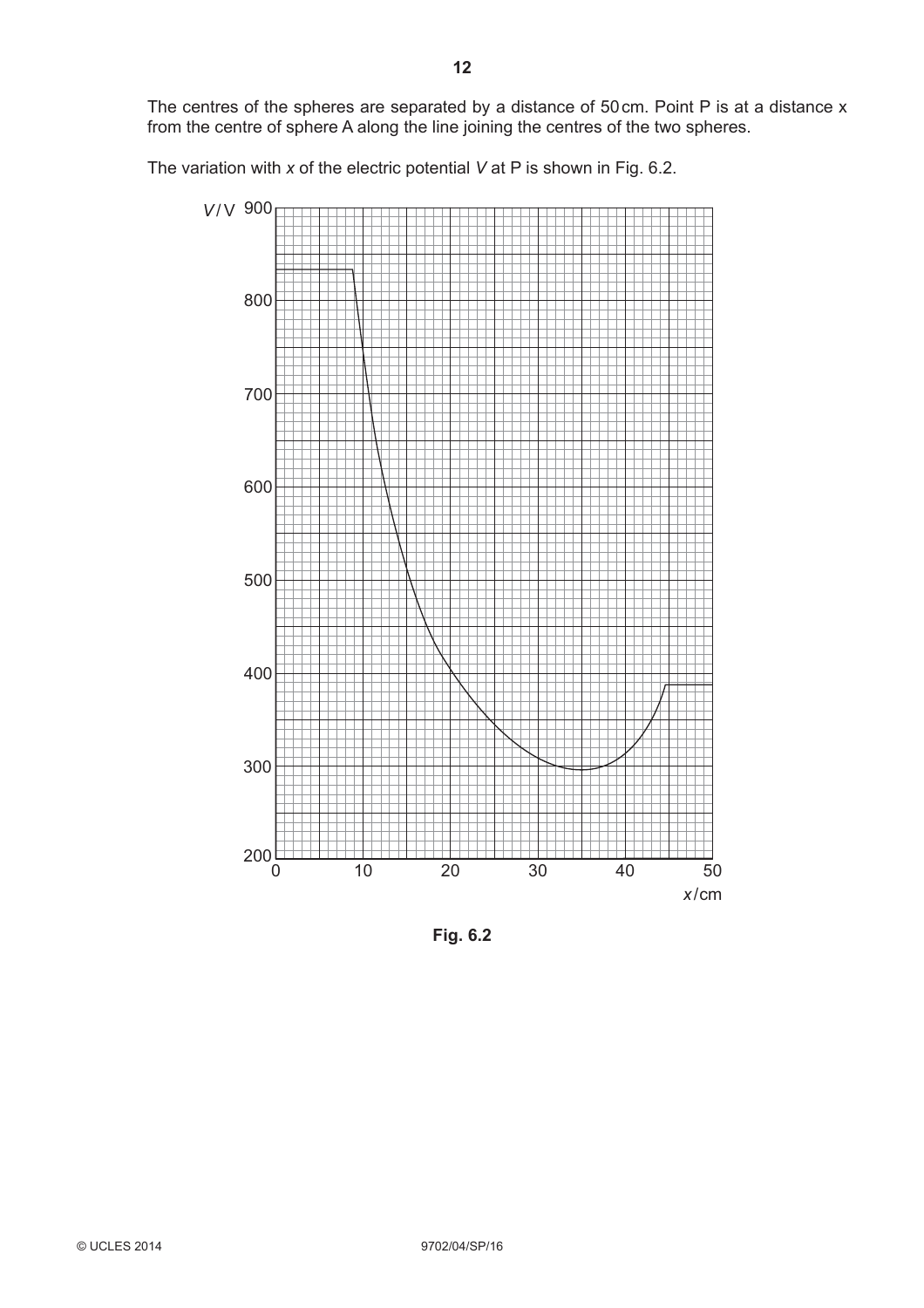State, qualitatively, and explain the variation with distance of the force on a proton placed at point P where x varies from  $x = 10$  cm to  $x = 41$  cm.

[Total:  $8$ ]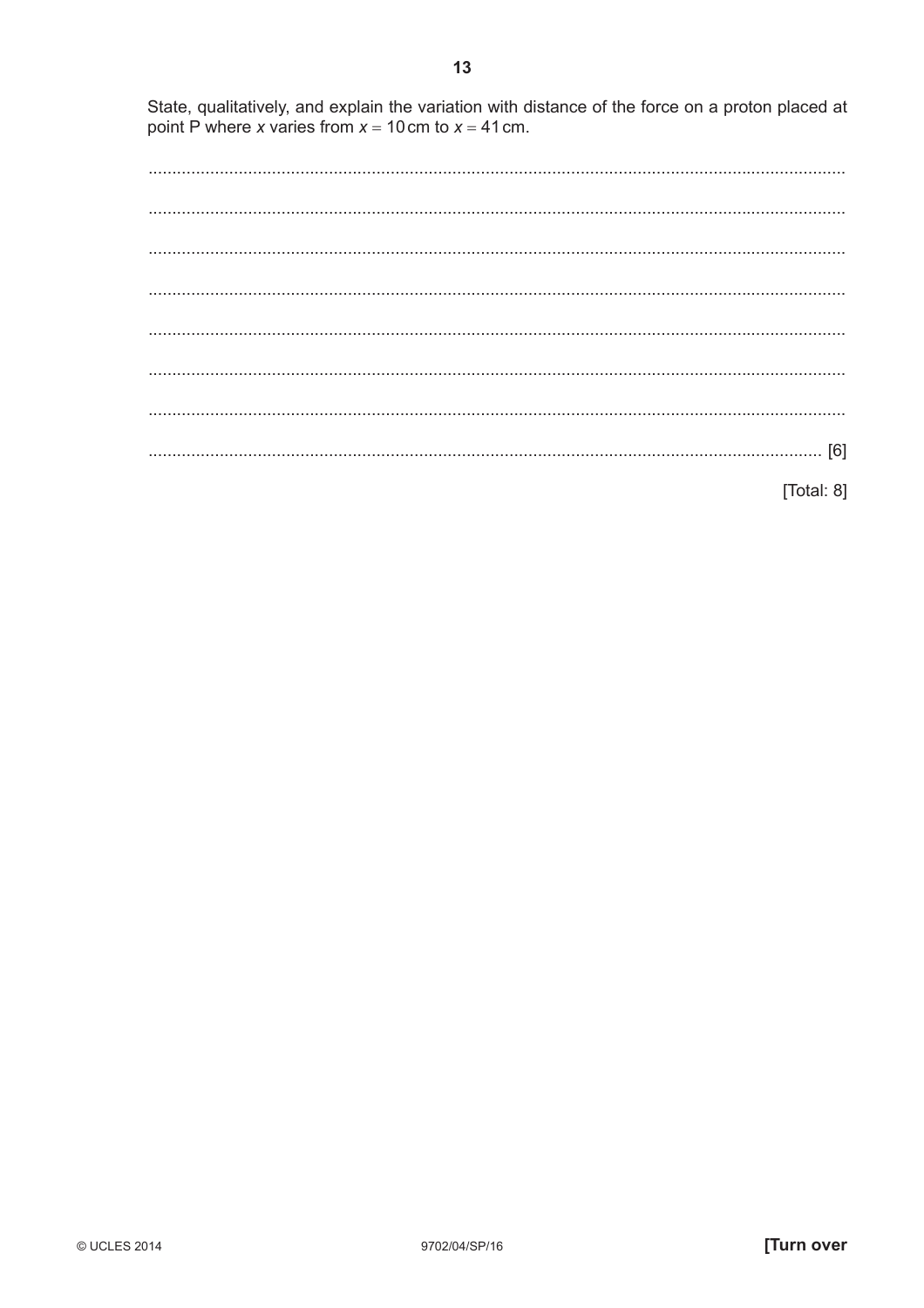**7 (a)** The symbol for a light-emitting diode (LED) is shown in Fig. 7.1.



**Fig. 7.1**

On Fig. 7.1, mark the polarity of the diode such that the diode is emitting light. [1]

 **(b)** The circuit diagram for a temperature-sensing device is shown in Fig. 7.2.





The operational amplifier (op-amp) is ideal.

Some values for the resistance of the thermistor at different temperatures are given in Fig. 7.3.

| temperature/°C | resistance/ $\Omega$ |
|----------------|----------------------|
| 15             | 2200                 |
| 30             | 1200                 |
| 60             | 800                  |
| 100            | 680                  |



The thermistor is held in a water bath at a temperature of 15 °C.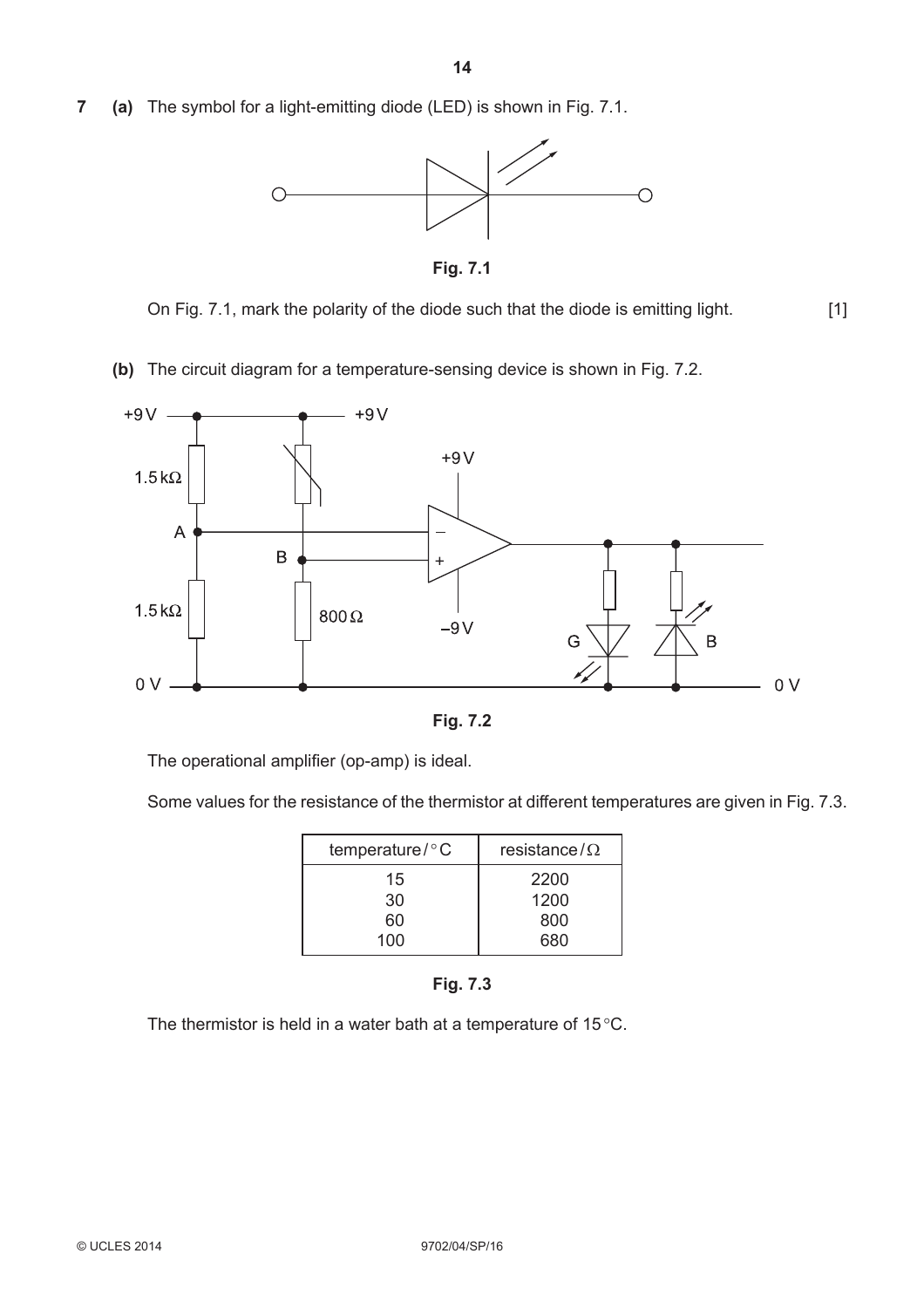- (i) Determine the voltage
	- 1.  $at A$ .

| voľ |  |  |
|-----|--|--|
|     |  |  |

**2.** at B,

| voltac |  |  |
|--------|--|--|
|--------|--|--|

3. at the output of the operational amplifier.

(ii) State which LED is emitting light.

 $[4]$ 

(c) Describe and explain what is observed as the temperature of the thermistor is raised from 15°C to 100°C.

[Total: 8]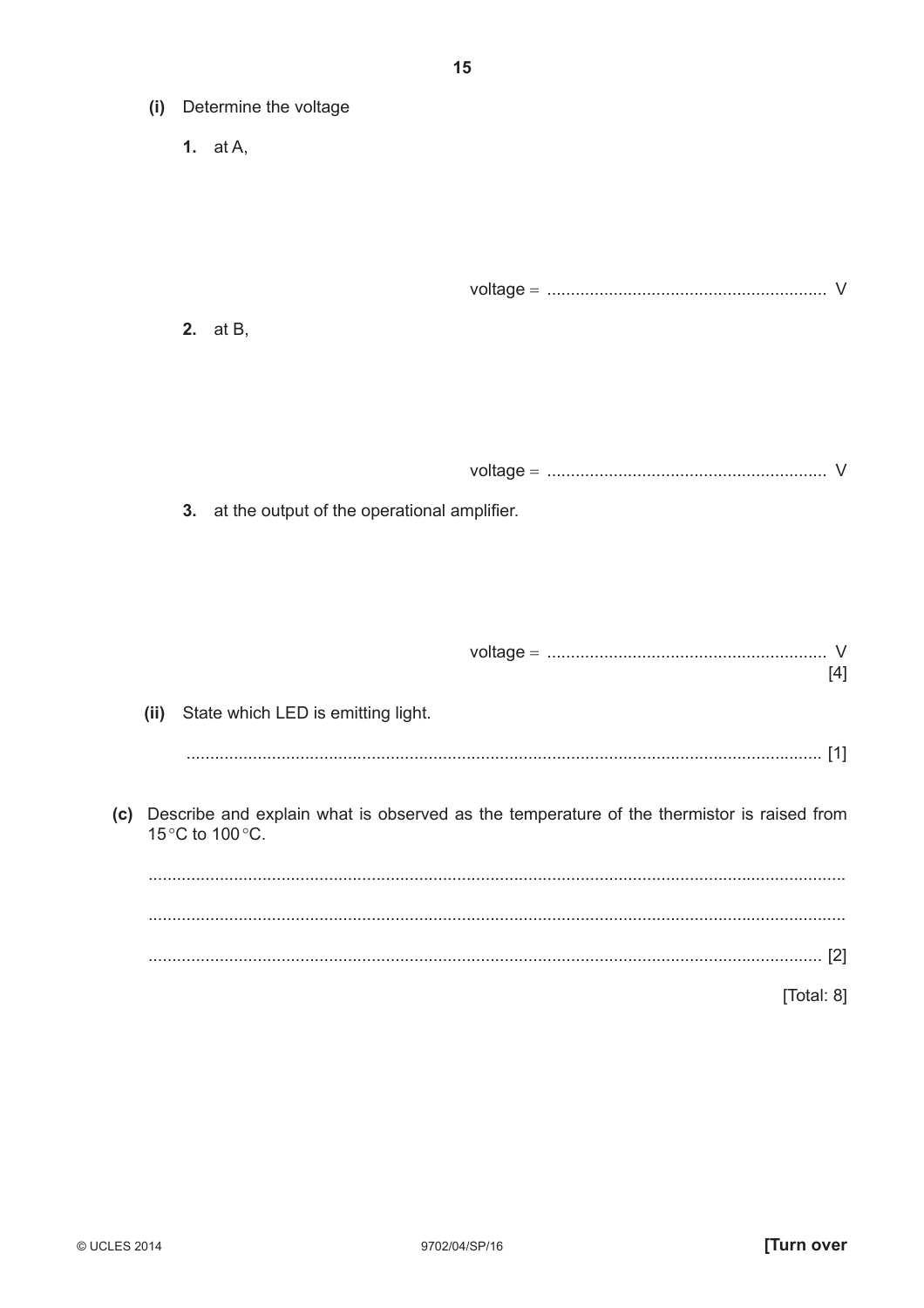**8** A small coil is positioned so that its axis lies along the axis of a large bar magnet, as shown in Fig. 8.1.



**Fig. 8.1**

The coil has a cross-sectional area of 0.40 cm<sup>2</sup> and contains 150 turns of wire.

The average magnetic flux density *B* through the coil varies with the distance *x* between the face of the magnet and the plane of the coil, as shown in Fig. 8.2.



**Fig. 8.2**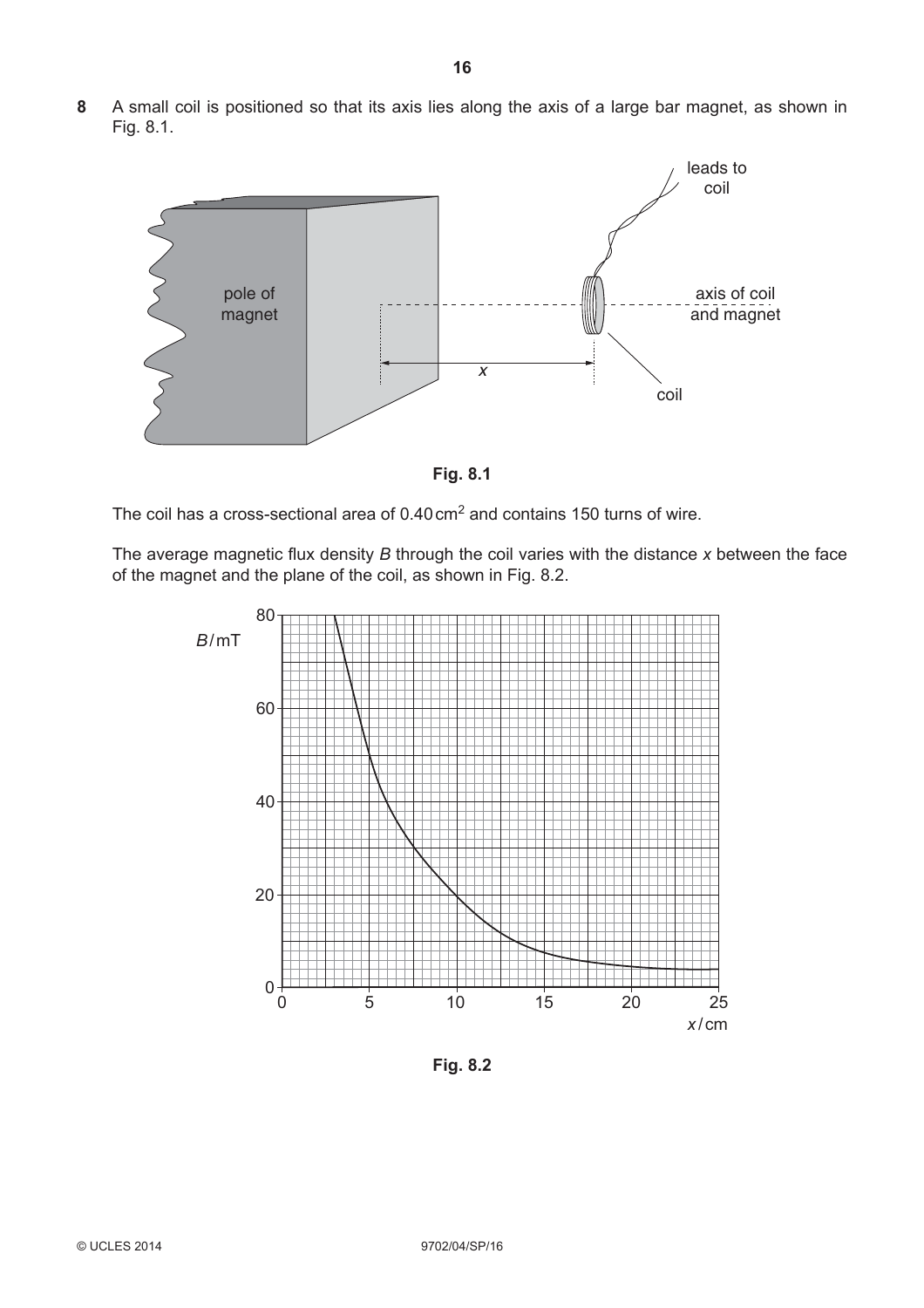**(a)** (i) The coil is 5.0 cm from the face of the magnet. Use Fig. 8.2 to determine the magnetic flux density in the coil.

magnetic fl ux density = ....................................................... T [1]

**(ii)** Hence show that the magnetic flux linkage of the coil is  $3.0 \times 10^{-4}$  Wb.

[2]

 **(b)** State Faraday's law of electromagnetic induction.

 ................................................................................................................................................... ................................................................................................................................................... .............................................................................................................................................. [2]

- **(c)** The coil is moved along the axis of the magnet so that the distance *x* changes from  $x = 5.0$  cm to  $x = 15.0$  cm in a time of 0.30 s. Calculate
	- **(i)** the change in flux linkage of the coil,

change = ................................................... Wb [2]

 **(ii)** the average e.m.f. induced in the coil.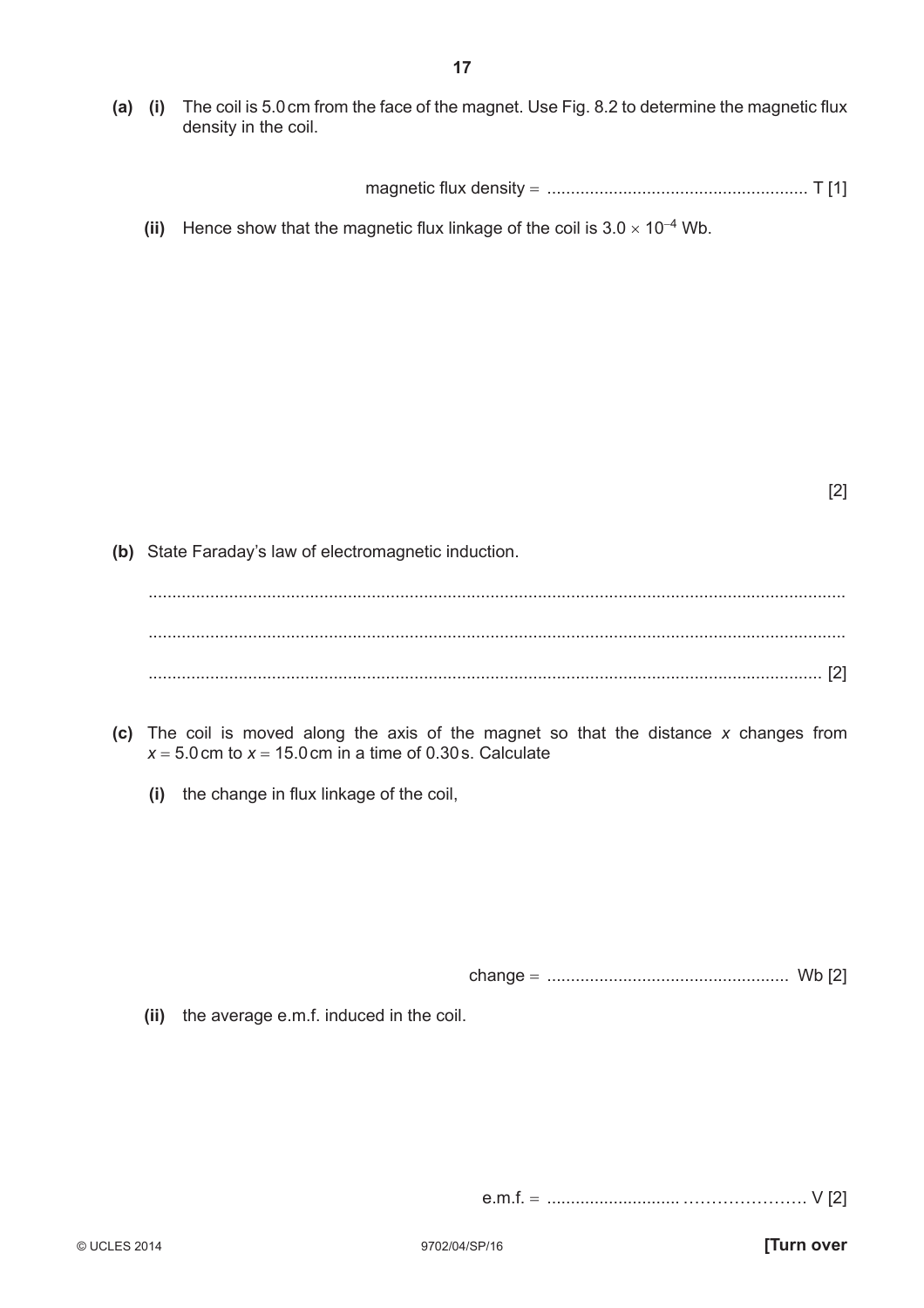(d) State and explain the variation, if any, of the speed of the coil so that the induced e.m.f. remains constant during the movement in  $(c)$ .

| $[2] \centering \label{eq:3}$ |  |
|-------------------------------|--|
|                               |  |
| [Total: 11]                   |  |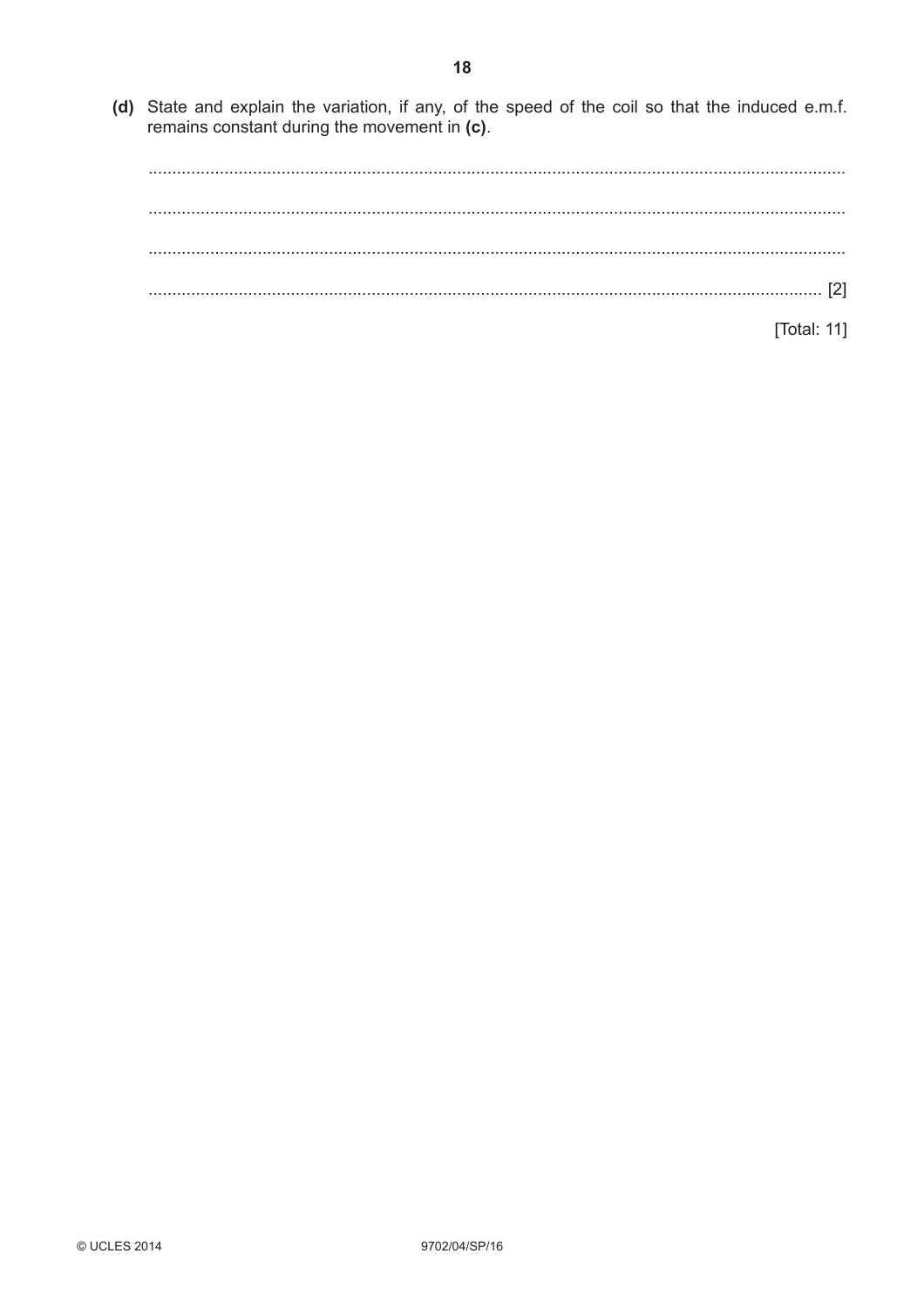**9** A charged particle passes through a region of uniform magnetic field of flux density 0.74 T, as shown in Fig. 9.1.





The radius *r* of the path of the particle in the magnetic field is 23 cm.

(a) The particle is positively charged. State the direction of the magnetic field.

.............................................................................................................................................. [1]

**(b)** (i) Show that the specific charge of the particle (the ratio  $\frac{q}{q}$ *m* of its charge to its mass) is given by the expression

$$
\frac{q}{m} = \frac{V}{rB}
$$

where  $v$  is the speed of the particle and  $B$  is the magnetic flux density of the field.

[2]

**(ii)** The speed *v* of the particle is  $8.2 \times 10^6$  m s<sup>−1.</sup> Calculate the specific charge of the particle.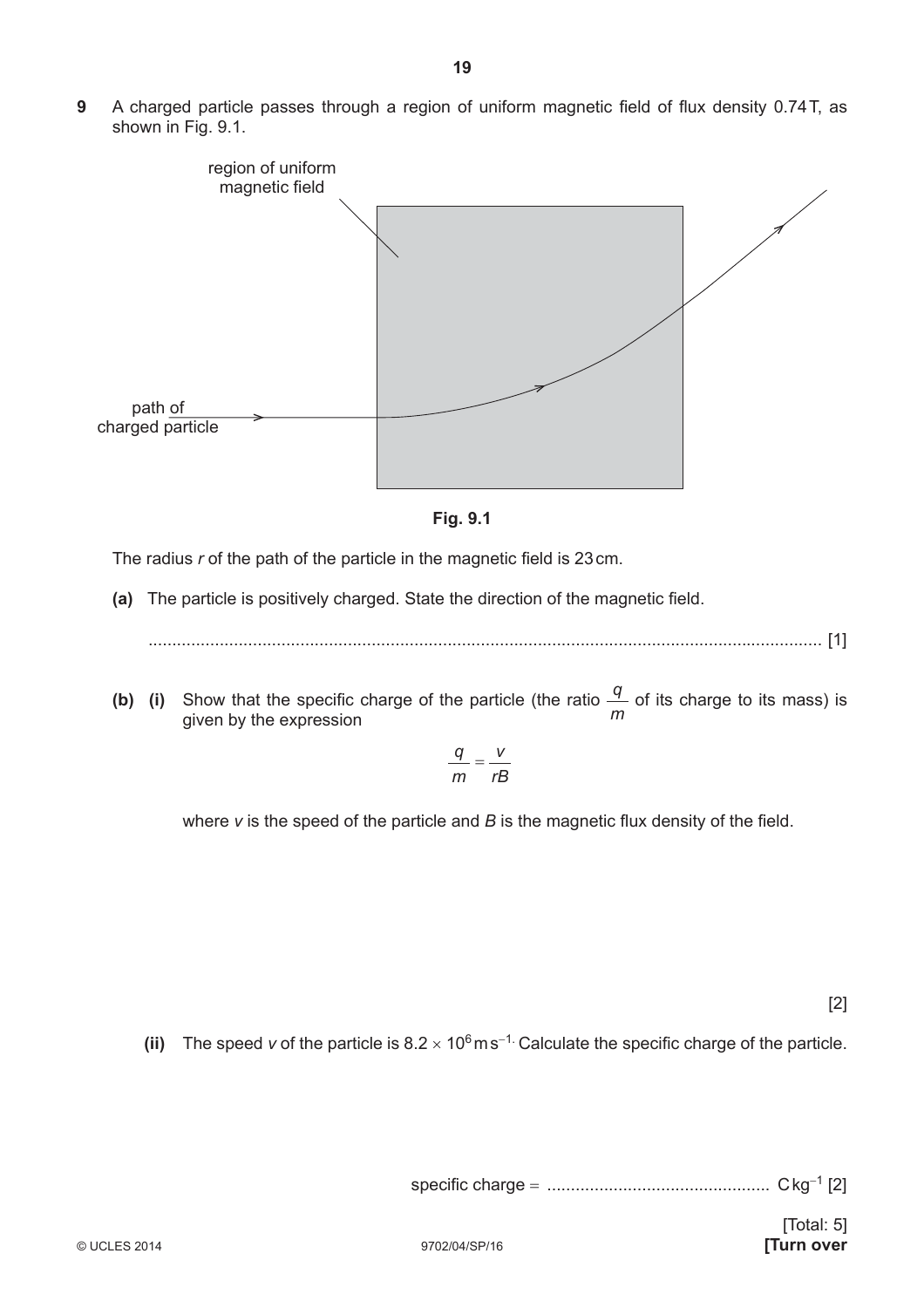**10** The rectified output of a sinusoidal signal generator is connected across a resistor R of resistance 1.5 kΩ, as shown in Fig. 10.1.





The variation with time *t* of the potential difference *V* across R is shown in Fig. 10.2.





(a) State how the rectification shown in Fig. 10.2 may be achieved.



 **(b)** A capacitor is now connected in parallel with the resistor R. The resulting variation with time *t* of the potential difference *V* across R is shown in Fig. 10.3.



**Fig. 10.3**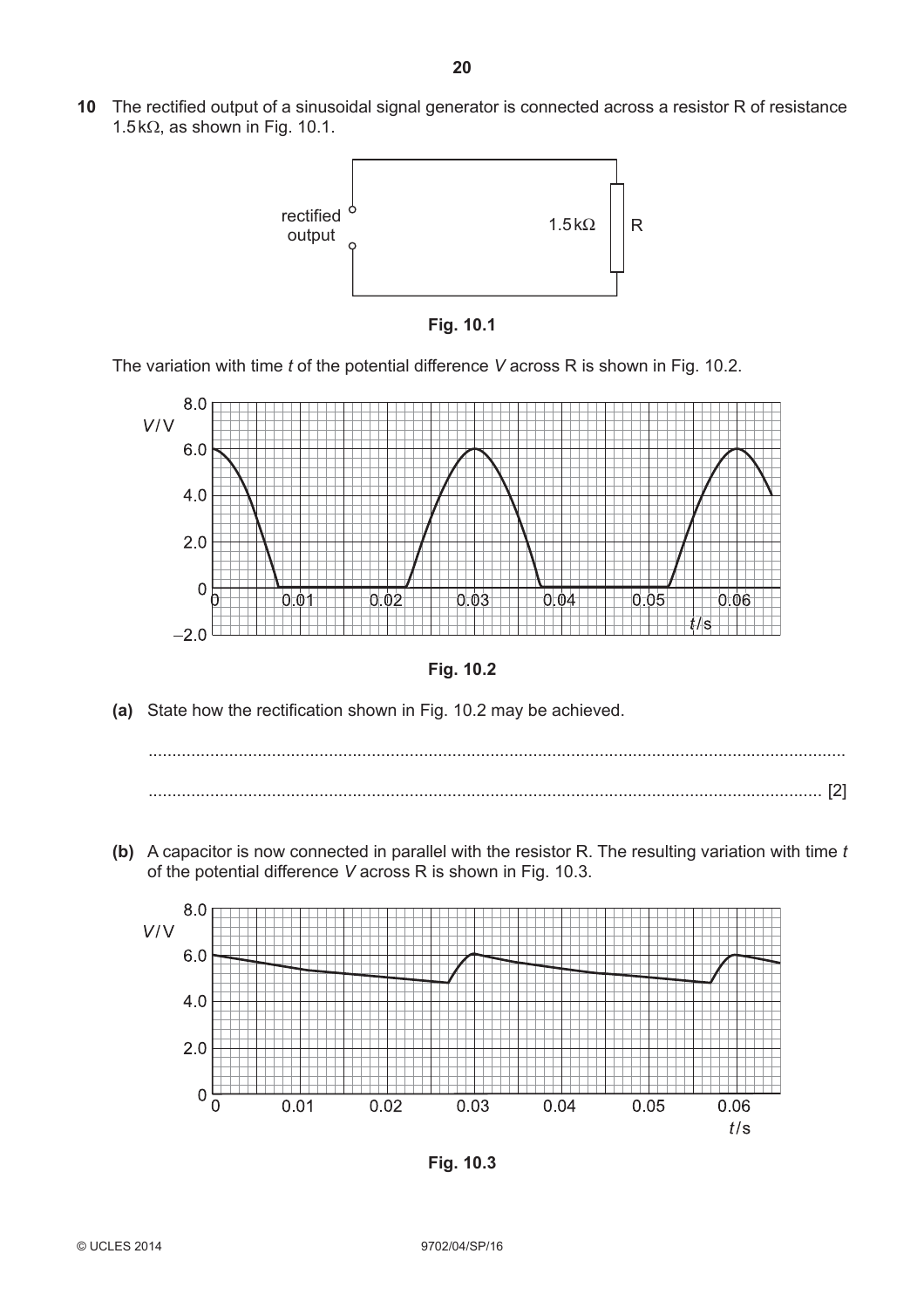**1.** the mean potential difference across the resistor R,

potential difference = ........................................................... V

 **2.** the mean current in the resistor R,

mean current = ............................................................ A

 **3.** the time in each cycle during which the capacitor discharges through the resistor.

- **(ii)** Using your answers in **(i)**, calculate
	- **1.** the charge passing through the resistor during one discharge of the capacitor,

charge = ........................................................... C

 **2.** the capacitance of the capacitor.

 capacitance = ............................................................ F [4]

**(c)** A second capacitor is now connected in parallel with the resistor R and the first capacitor. On Fig. 10.3, draw a line to show the variation with time *t* of the potential difference *V* across the resistor. [1]

[Total: 10]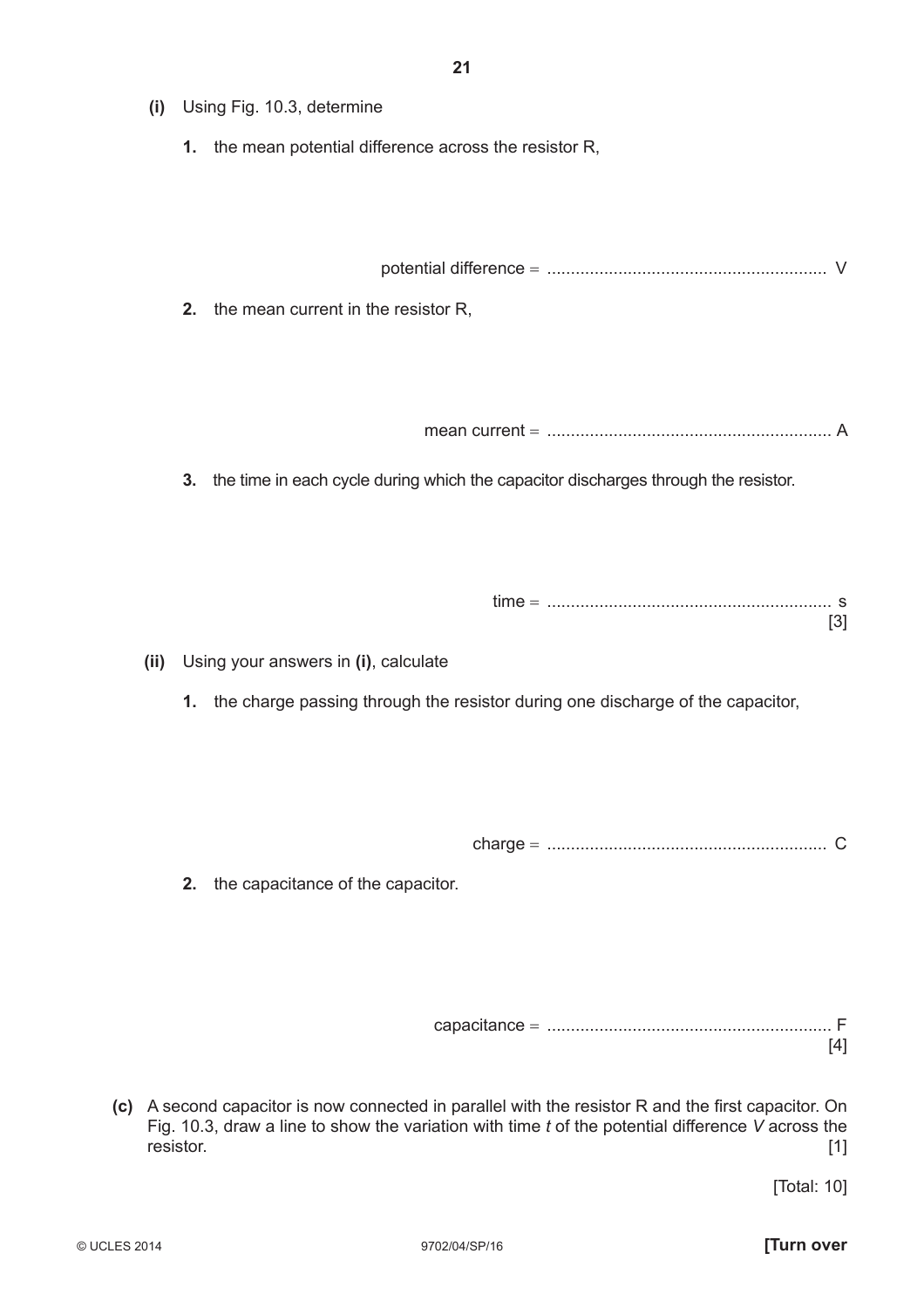$11$ The energy bands in a solid are illustrated in Fig. 11.1.





By considering charge carriers and lattice vibrations, use band theory to explain the change of resistance of an intrinsic semiconductor with change of temperature.

[Total: 6]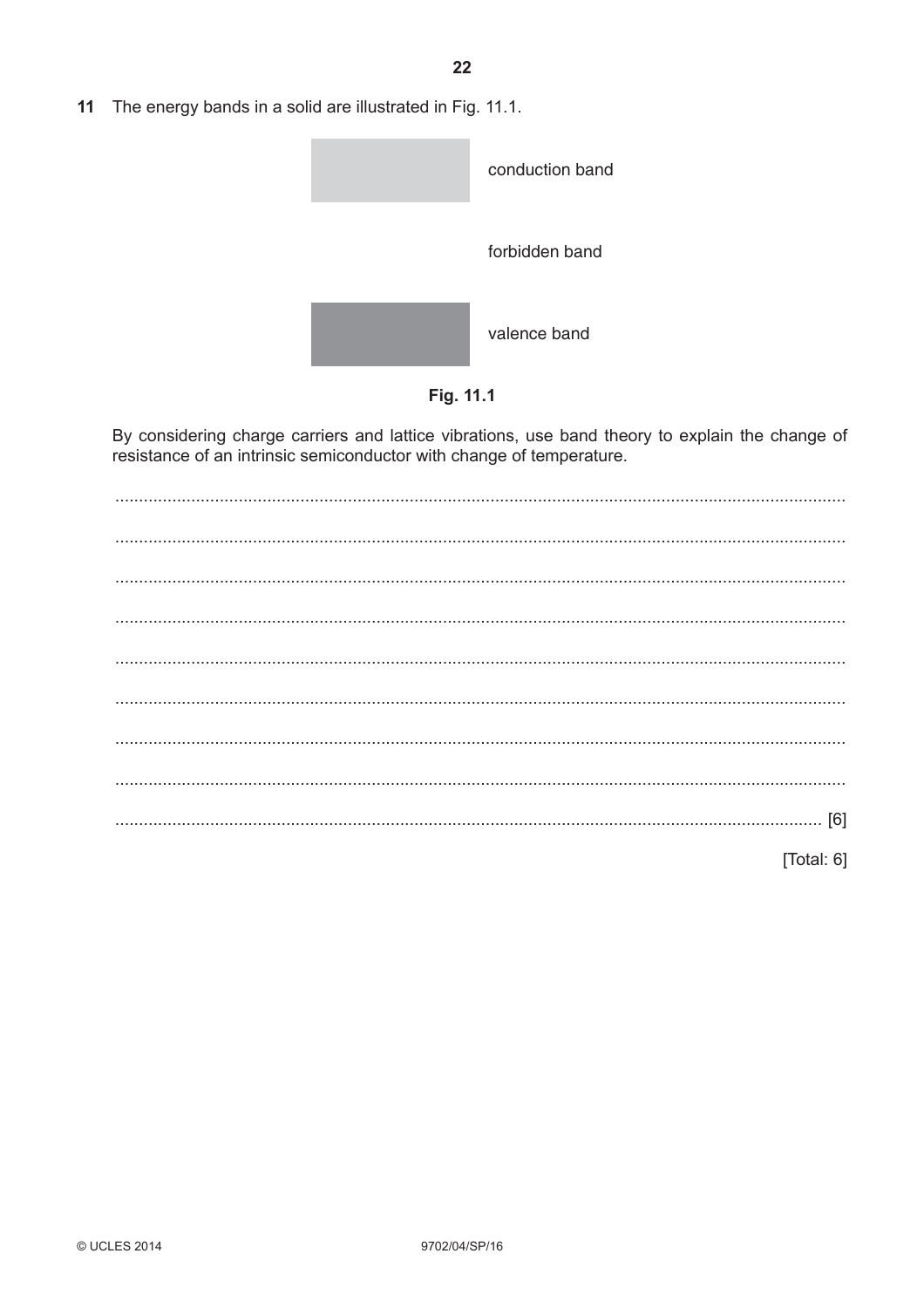- **(i)** *sharpness*, ........................................................................................................................................... ...................................................................................................................................... [1]  **(ii)** *contrast*. ........................................................................................................................................... ...................................................................................................................................... [1]
- **(b)** A parallel beam of X-ray photons is produced by an X-ray tube with 80 kV between anode and cathode. The beam has its intensity reduced to one half of its original value when it passes through a thickness of 1.0 mm of copper.
	- **(i)** Determine the linear absorption (attenuation) coefficient  $\mu$  of the X-ray photons in the copper.

<sup>µ</sup> = ................................................ mm<sup>−</sup>1 [2]

(ii) Suggest, with a reason, the effect on the linear absorption coefficient if the beam is comprised of 100 keV photons.

...........................................................................................................................................

...........................................................................................................................................

...................................................................................................................................... [2]

[Total: 6]